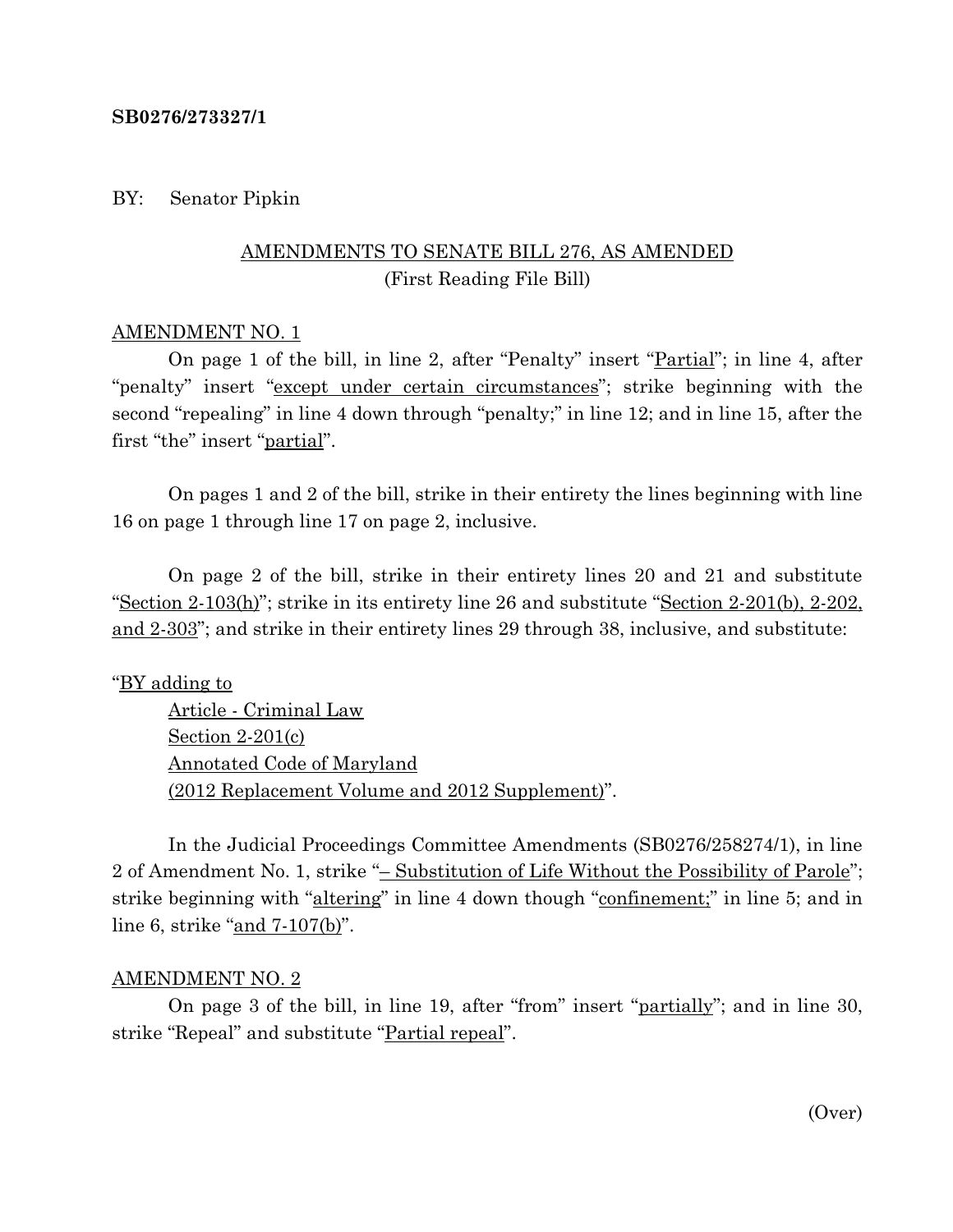# **SB0276/273327/1 PIPKIN Amendments to SB 276 Page 2 of 4**

On pages 3 and 4 of the bill, strike in their entirety the lines beginning with line 32 on page 3 through line 2 on page 4, inclusive.

On page 4 of the bill, in line 3, strike "3." and substitute "1."; and in the same line, strike "AND BE IT FURTHER ENACTED" and substitute "BE IT ENACTED BY THE GENERAL ASSEMBLY OF MARYLAND".

On pages 4 through 10 of the bill, strike in their entirety the lines beginning with line 5 on page 4 through line 14 on page 10, inclusive.

In the Judicial Proceedings Committee Amendments, in lines 2 and 3 of Amendment No. 2, strike "**CHANGE A SENTENCE OF DEATH INTO A SENTENCE OF LIFE WITHOUT THE POSSIBILITY OF PAROLE**".

On page 11 of the bill, in line 10, strike "A" and substitute "**SUBJECT TO SUBSECTION (C) OF THIS SECTION, A**"; after line 18, insert:

# "**(C) A PERSON WHO COMMITS A MURDER IN THE FIRST DEGREE WHILE UNDER A SENTENCE OF DEATH OR IMPRISONMENT FOR LIFE MAY BE SENTENCED TO DEATH IN COMPLIANCE WITH § 2-202 OF THIS SUBTITLE AND SUBTITLE 3 OF THIS TITLE.**";

in line 19, strike the bracket; in line 20, after "degree" insert "**UNDER § 2-201(C) OF THIS SUBTITLE**"; strike beginning with the colon in line 23 down through "(i)" in line 24; in line 24, strike "and"; strike in their entirety lines 25 and 26; and strike beginning with "with" in line 27 down through "title," in line 28.

On page 12 of the bill, in line 1, strike "with respect to  $\S 2-303(g)(1)(i)$  of this title,".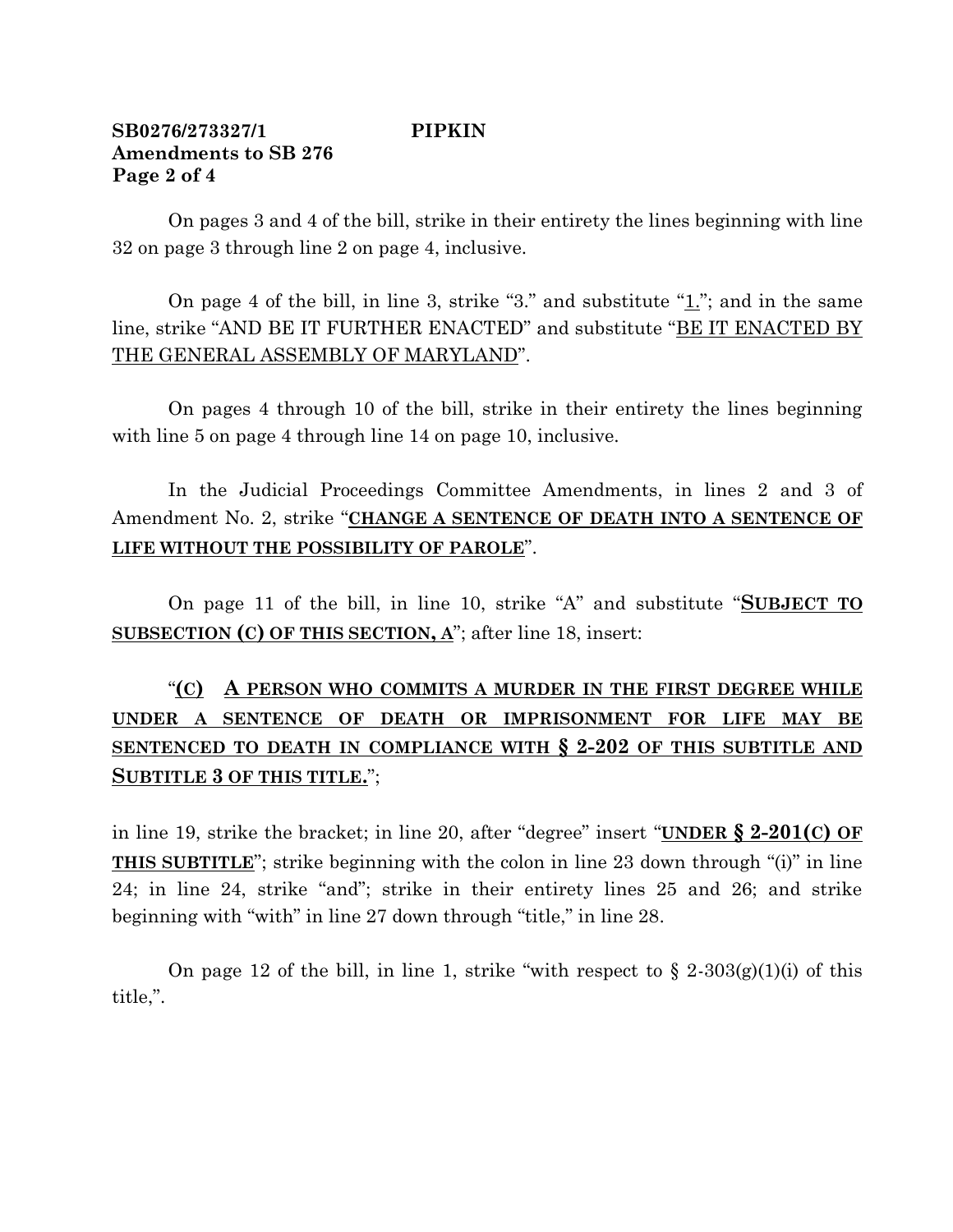# **SB0276/273327/1 PIPKIN Amendments to SB 276 Page 3 of 4**

On page 13 of the bill, in lines 4 and 14, in each instance, strike the bracket; and strike in their entirety lines 5 through 13, inclusive.

On page 15 of the bill, strike in their entirety lines 10 through 13, inclusive; and in lines 14, 17, and 19, strike "(iii)", "(iv)", and "(v)", respectively, and substitute "**(II)**", "**(III)**", and "**(IV)**", respectively.

On pages 16 and 17 of the bill, strike in their entirety the lines beginning with line 28 on page 16 through line 5 on page 17, inclusive.

On page 16 of the bill, strike beginning with "any" in line 6 down through "exists" in line 7 and substitute "**A DETERMINATION HAS BEEN MADE**"; in line 7, strike the colon and substitute "**THAT**"; strike in their entirety lines 8 through 25, inclusive; in line 26, strike "(viii)"; and in line 27, strike the semicolon and substitute a period.

On page 17 of the bill, in line 6, strike "one or more of"; and in line 7, strike "circumstances exist" and substitute "**CIRCUMSTANCE EXISTS**".

On page 18 of the bill, strike beginning with "one" in line 1 down through "circumstances" in line 2 and substitute "**THE CIRCUMSTANCE**"; in lines 30, 31, and 32, in each instance, strike "circumstances" and substitute "**CIRCUMSTANCE**"; and in line 31, strike "outweigh" and substitute "**OUTWEIGHS**".

On page 19 of the bill, in lines 1 and 12, in each instance, strike "outweigh" and substitute "**OUTWEIGHS**"; in lines 3 and 15, in each instance, strike "do" and substitute "**DOES**"; in line 9, strike "each" and substitute "**THE**"; in line 11, strike "any" and substitute "**THE**"; and in lines 11 and 14, in each instance, strike "circumstances" and substitute "**CIRCUMSTANCE**".

On page 20 of the bill, in line 14, strike the bracket.